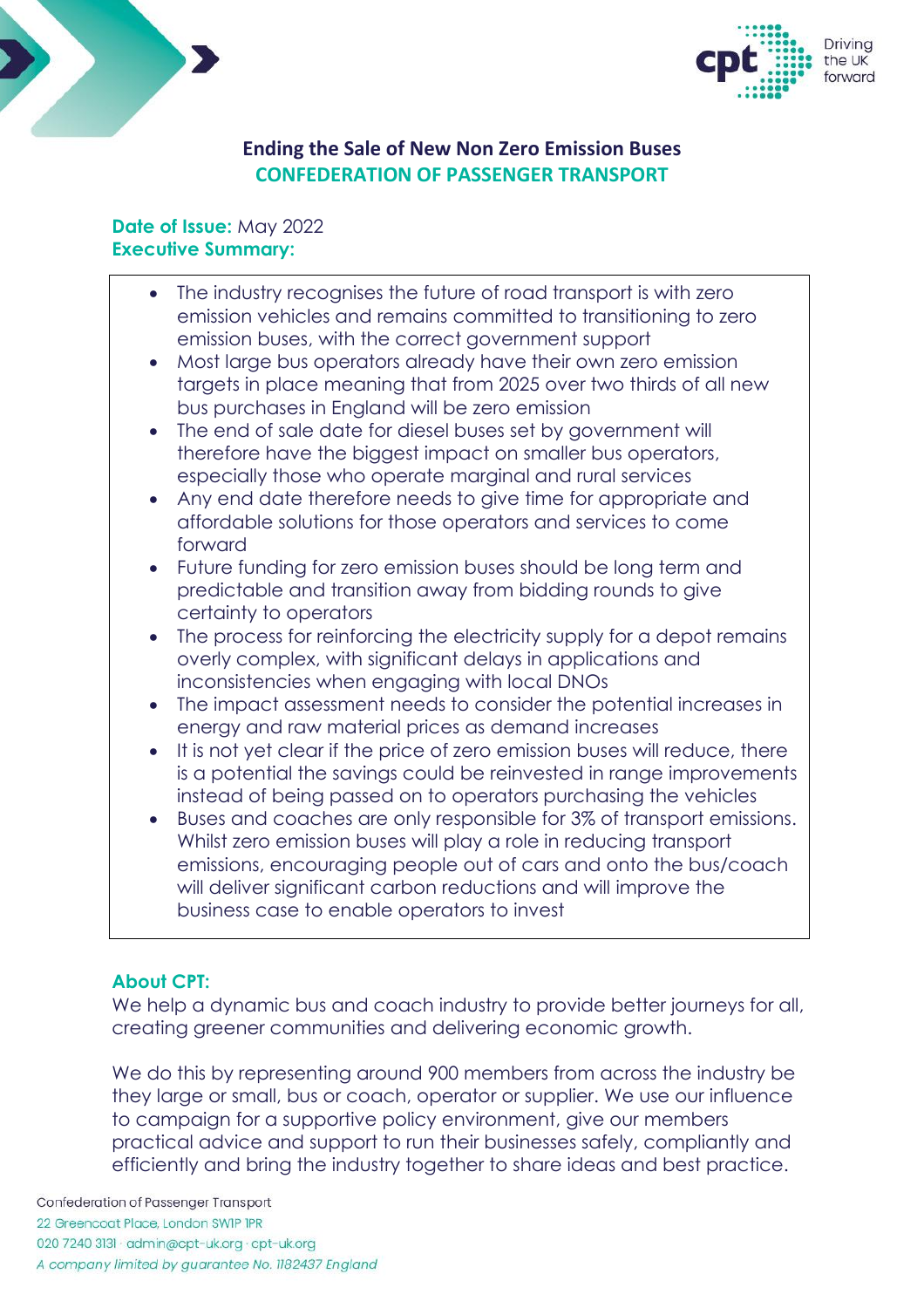



We are ambitious to make things better for passengers, inclusive in seeking out different perspectives and we are always there when our members need us.

#### **CPT Response**

#### **1. What are your views on the approach to end the sale of new non zero emission buses no later than 2032?**

The sector recognises that the future of road transport lies with zero emission vehicles and operators are committed to transitioning their vehicle fleets. In our bus strategy *Moving Forward Together* published in September 2019, the industry committed to only buying zero emission or ultra-low emission buses from 2025, provided the right fiscal support was delivered by Government to help cover the higher upfront purchase costs and the required supporting infrastructure. The sector is supportive of the Zero Emission Bus Regional Areas Scheme (ZEBRA) which has provided support to many operators already and enabled them to begin transitioning their fleet to zero emission and operators remain committed to transitioning towards an ultra-low and zero emission fleet.

Large bus operators have voluntarily put in place their own targets for transitioning their fleets to zero emissions;

**First Bus** have committed to not purchasing any new diesel buses beyond December 2022 and are committed to operating a zero emission bus fleet by 2035. **National Express** have committed to operating a zero emission buses only by 2030, and **Go Ahead** and **Stagecoach** have committed to zero emission bus only fleets by 2035.

We therefore predict that by 2025, over two-thirds of all new bus purchases in England will be zero emission, provided sufficient government funding continues to be available, without the need to set a date.

Any end of sale date will therefore have the biggest impact on smaller bus operators and the rural and marginal services they provide. SME operators cannot afford to purchase zero emission buses and have had limited or no access to the zero emission bus funding that has been provided to date.

Additionally the battery range of fully electric vehicles is not currently adequate for some longer, more rural routes, resulting in the need for additional electric buses to cover the same mileage as their equivalent ultra-low vehicles, which only adds to the financial pressure.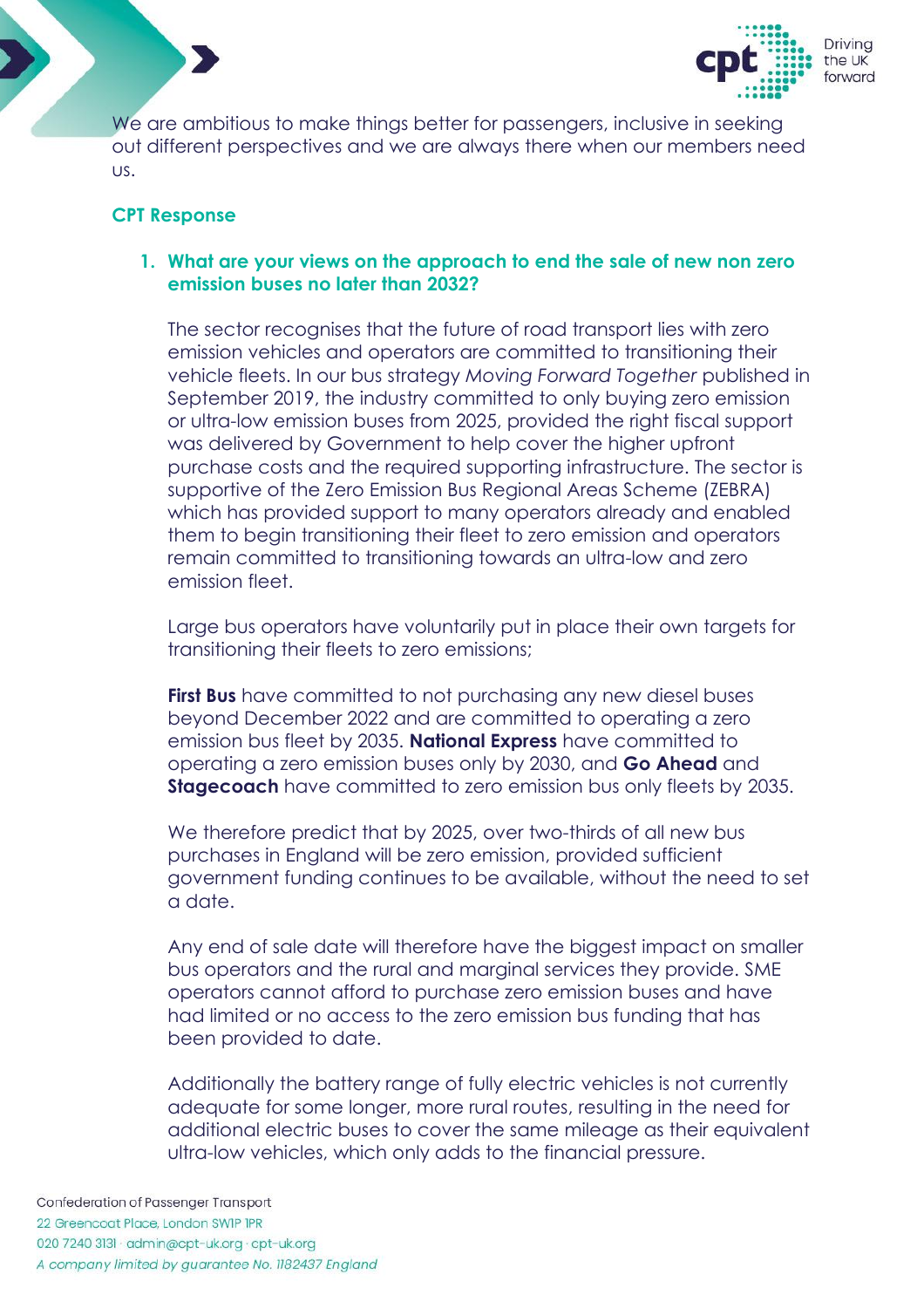

We know that hydrogen vehicles deliver a greater mileage, however for these to be deployed by rural and SME operators, more time is needed to resolve the challenges around the required infrastructure and higher upfront vehicle costs.

Installing the supporting infrastructure at smaller depots and outstations also poses additional challenges. There are not only constraints on available space but also on grid capacity and connection due to being located further away from urban areas. The costs per bus to install infrastructure for rural depots is also higher than for urban depots. If an operator runs 140 buses across 7 depots, the cost to electrify those 7 depots will be considerably more than an operator who operates 140 buses from one urban depot.

It is therefore vital that any government-set end date gives time for appropriate and affordable solutions for rural services to be developed. This will reduce the risk of these services needing to be cut which would leave large numbers of people stranded and goes against the ambitions set out in the National Bus Strategy. Larger operators who, together, are responsible for a large proportion of the country's bus fleet, are already transitioning to zero emission vehicles.

#### **2. What are your views on the proposal to use an approach based on type approval categories?**

We agree in principle that using the existing type approval regulation to determine which vehicles would be subject to the end of sale date is appropriate. However, there is a concern that the market for single deck buses is more developed than that for double deck buses.

There are greater range concerns for electric double decker buses due to their increased weight, a typical range for these buses is 150 miles between recharging, and issues around the maximum speed they can achieve. Solutions for these vehicles are therefore likely to take longer.

There is a concern that the introduction of a Zero Emission Vehicle mandate places all the onus onto the manufacturer to sell a proportion of zero emission vehicles. If operators are unable to afford zero emission buses, the manufacturer receives a penalty for failing to sell the specified amount. We appreciate manufacturers could reduce the price to try and incentivise more operators to purchase them, but we are concerned in principle with a model that punishes the vehicle manufacturer in the event the sector has no funds to invest.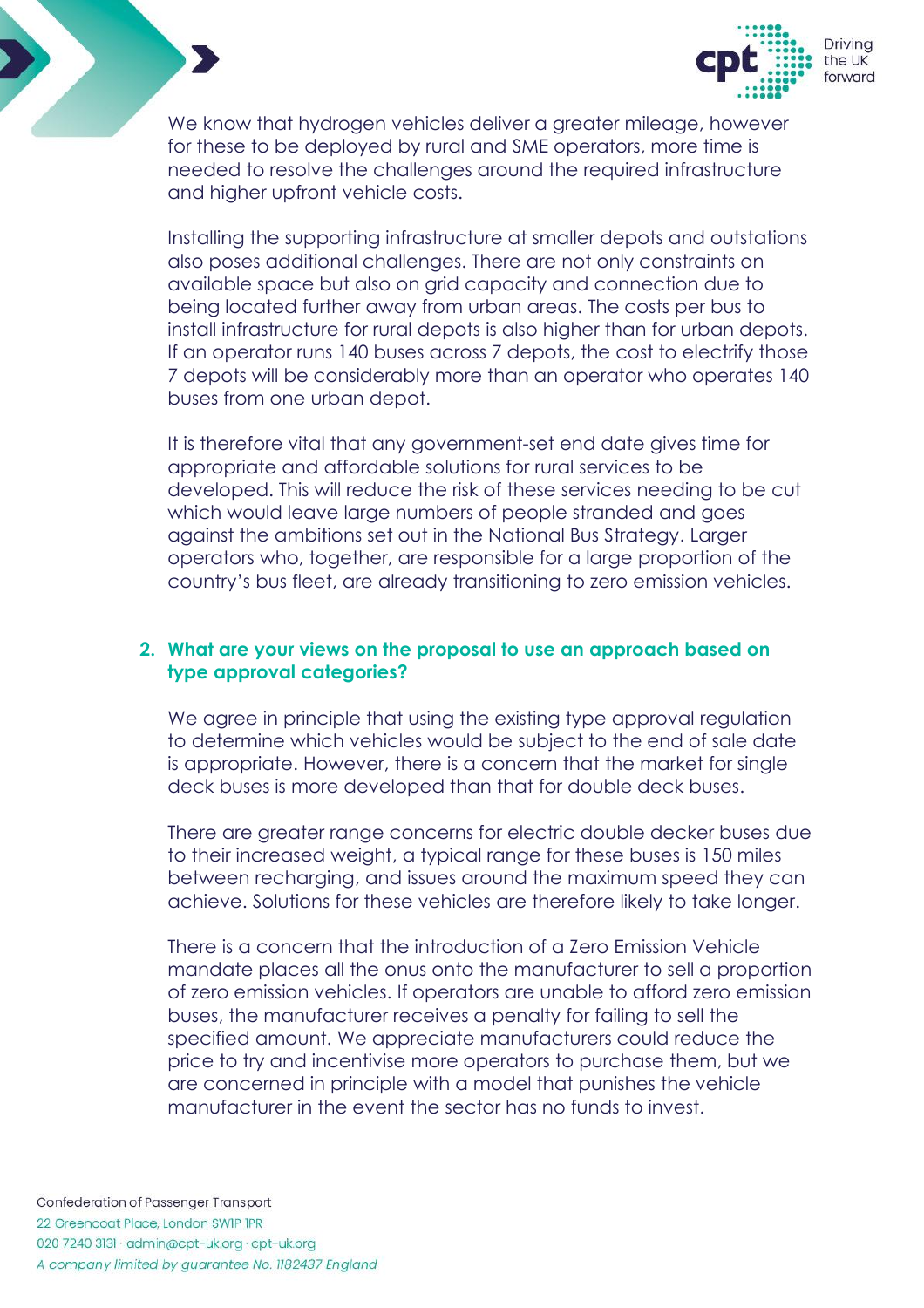

#### **3. We welcome further views on the challenges arising from charging and refuelling infrastructure in ending the sale of new non zero emission buses and what more might be needed to address these challenges?**

We recognise the government has taken steps to address some of the challenges relating to recharging and refuelling infrastructure. However there are still multiple barriers that exist which are making it difficult for operators to invest in zero emission buses.

#### **Depot Charging Infrastructure Challenges**

Zero emission buses have greater space requirements than their diesel counterparts, on average around 25% more depot space is needed per vehicle. The expectation that operators would also need to increase their fleet size to deliver the same level of service due to the limited range of electric buses will only exacerbate the issue.

Bus operators already utilise their available space as efficiently as possible with little to spare. Transitioning their fleet to zero emission could force them to relocate or need to develop new depots which would have huge time and cost implications. Additionally, if this search for more space forces bus operators further outside of the city centre, their dead mileage will increase which in turn reduces their operational range.

#### **Grid Capacity Challenges**

As well as increased space, recharging infrastructure requires there to be sufficient capacity in the local electricity grid. A depot of 150 buses will need an electricity connection with at least 11MW capacity, this is the same as powering 1,500 homes.

Operators that are already running zero emission buses who have worked with their local Distribution Network Operators (DNOs) to ensure their depots receive sufficient capacity have found the process to be inconsistent across the UK. This has been identified as one of the primary barriers to introducing zero emission buses into operators' fleets.

The specific challenges with these processes include

- Bus depot requests are not always prioritised which means the response is often slow and without forward planning
- The work is often carried out by many subcontractors which increases the complexity of the process
- The DNOs planning processes do not allow for future planning, which means any capacity is not future proofed for additional zero emission buses purchased later
- The cost estimates given are only valid for limited period, however the planning and development process for introducing zero emission buses is complex and can take anywhere between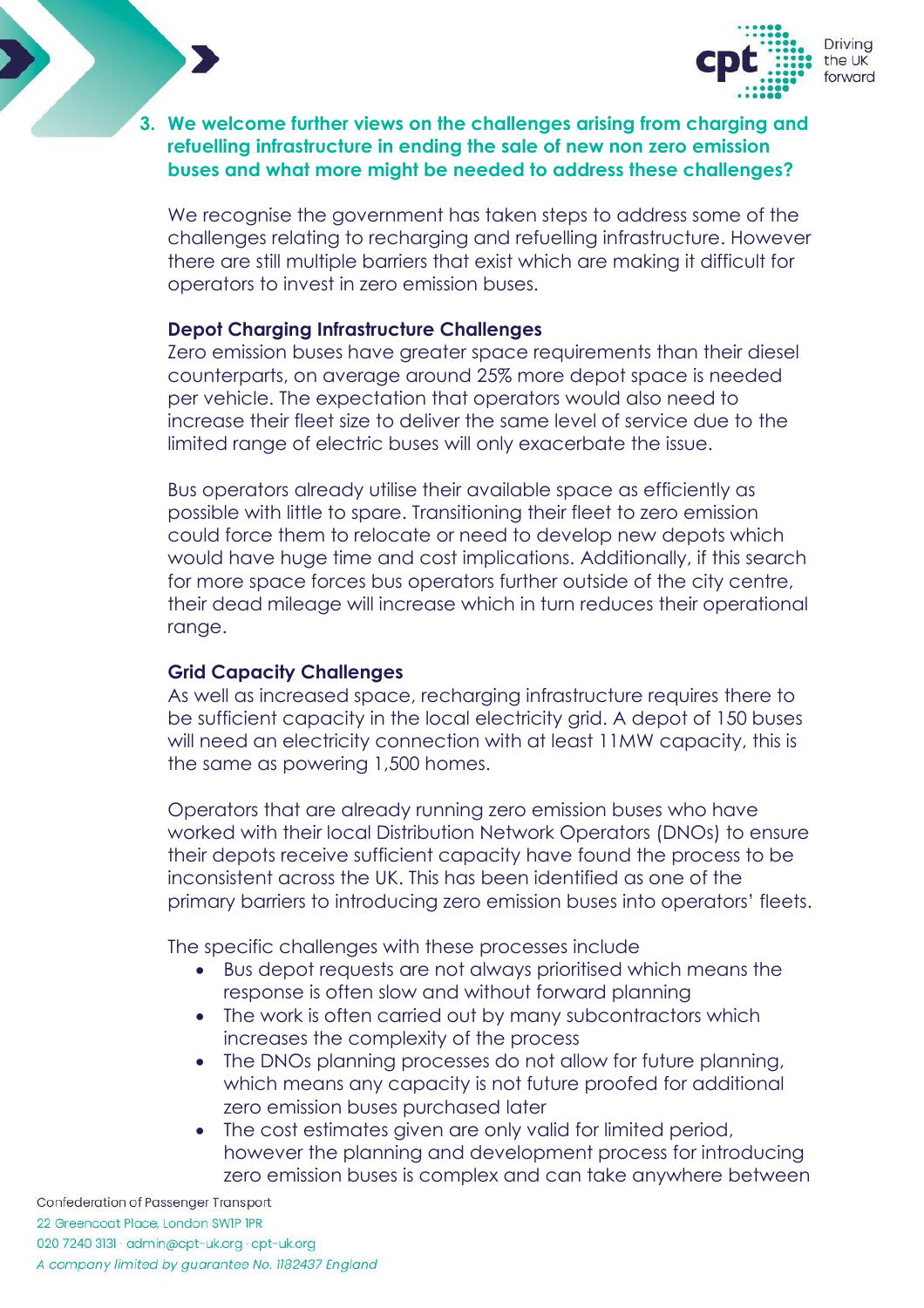



12-18 months to make an investment commitment. Often the estimates have expired by this time and operators are required to request a new estimate. There have also been reports of capacity that has previously been allocated to bus depots being allocated to a different party during this time.

The government and Ofgem should review the existing process and introduce a new statutory duty on DNOs that would prioritise grid infrastructure upgrades that will deliver significant social and community benefits. This will ensure that bus depots are moved higher up the priority list and will help to reduce the application process.

Government could provide guidance and encourage local authorities to proactively engage with bus operators through their Enhanced Partnerships to determine the viability of existing depot arrangements and provide support where required – for example ensuring that planning permission is fast tracked if additional space is required.

The government could help rural operators by setting up a taskforce which would bring together key stakeholders to work collaboratively to overcome the challenges to decarbonising rural operations and share best practice.

Streamlining this process will help encourage more operators to invest in zero emission buses and the ability to future proof bus depots and ensure that the future fleet can be supported will significantly reduce the costs and time involved.

Visibility over future government funding streams would help align the process for infrastructure planning and development.

## **4. What are the challenges to transitioning to a zero-emission minibus fleet?**

Minibuses are predominantly used by education establishments, local authorities. to provide community transport but they are also operated by some bus and coach operators. However, they are particularly important to a number of small-group tour operators, some of whom have substantial fleets up to 60 vehicles purely comprising of minibuses. These companies operate minibuses as if they are coaches on scheduled tour itineraries on 1-10 day itineraries. The challenges these companies face in transitioning to ZEVs mirror the same challenges as Coach operators in terms of infrastructure requirements whilst out on tour and lack of commercially available alternatives to diesel variants.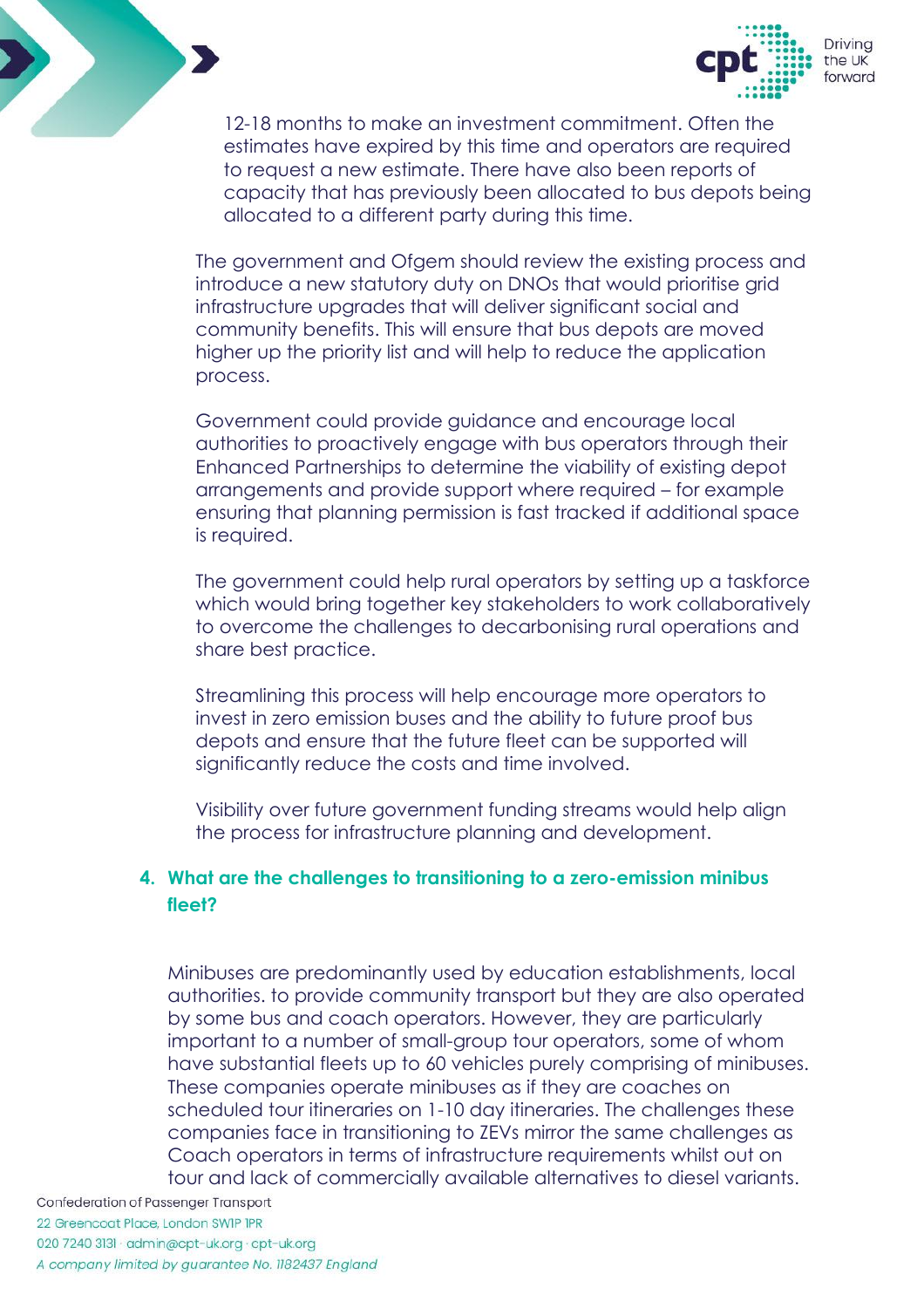



There are currently no options commercially available for this use-case. Given the similarities of issues for these Minibus operators to Coach operators we would propose to match the end sale deadline for new diesel minibuses to that of coaches in 2040.

### **Impact Assessment Questions-**

**5. Do you consider the estimated impacts presented in the [Impact](https://assets.publishing.service.gov.uk/government/uploads/system/uploads/attachment_data/file/1061409/impact-assessment-bus-end-of-sales.pdf)  [Assessment](https://assets.publishing.service.gov.uk/government/uploads/system/uploads/attachment_data/file/1061409/impact-assessment-bus-end-of-sales.pdf) to be reasonable? If not, please specify the changes you would make, noting which assumptions and uncertainties you believe to be incorrect.** 

No, we do not believe the modelling in the impact assessment to be a reasonable or realistic, we have provided further information in the points below.

**Future of energy prices** – previous months have shown just how volatile fuel prices can be, it is therefore important that consideration is given to future fluctuations as much as possible and potential significant increases in fuel costs.

Hydrogen could potentially be used in the future for heating in homes, Heavy Duty Vehicles and aviation. Operators are concerned that this increase in demand for hydrogen could cause the cost of hydrogen to increase due to limited supply and increased competition. However we are aware that offtake agreements have the potential to reduce the cost significantly due to volume confirmation, it is important that the fluctuations in prices are factored into the impact assessment.

The market could see the price of diesel reduce significantly and a potential surplus of diesel created as more vehicles transition away from it. This will increase the business case for diesel and make the case for zero emission buses harder to justify, particularly for smaller operators.

**Overall capacity and resilience of the grid** – buses aren't the only sector that are transitioning to zero emission vehicles - the ambition calls for the sale of all new non-zero emission road transport to end. In addition buildings such as schools, hospitals, homes and factories will all need to transition to zero emission alternatives. This will have a huge impact on hydrogen supply and electricity capacity, the impact assessment needs to consider the competition for this supply and contingencies in the event there isn't sufficient supply to power buses.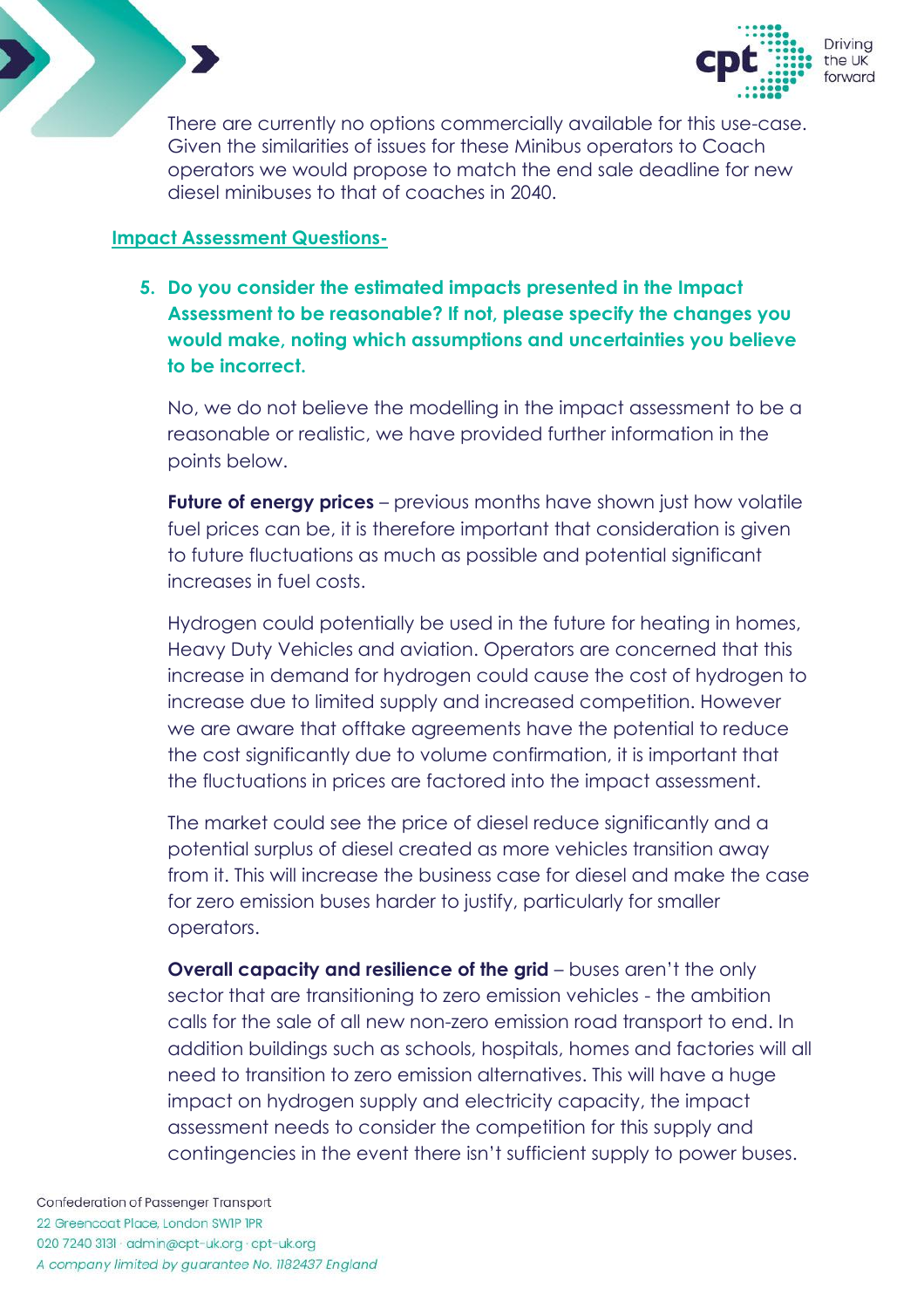

**Uncertainty over the future of battery prices –** lithium is a vital component of electric batteries and due to the increased demand, its price is increasing. The impact assessment needs to allow for the cost of raw materials required to make batteries to significantly increase over the coming years as demand increases and consider how this will impact the purchase price and midlife costs of an electric bus.

**Cost of zero emission buses will fall as demand increases –** operators are not convinced that the cost of electric buses will reduce significantly as demand increases. It may be that any savings are reinvested into battery development to increase range, as the car industry has seen.

It was assumed that the price of early hybrid buses would reduce as more operators purchased them, however this was not the case and purchase prices remain high. There is a concern this will be the same for electric and hydrogen buses.

**Huge levels of uncertainty remain** – there is still a lot of uncertainty over multiple factors, with much of the industry still focused on short term survival following the impacts of the pandemic. We are only just starting to see the Bus Service Improvement Plan funding coming through and are in the early stages of the ZEBRA projects. There is also uncertainty over concessionary fare reimbursement rates and the BSOG review has not yet been launched. The impact assessment needs to factor these in and consider any new data that emerges from these bigger zero emission bus rollouts.

**Tendered services –** a lot of school buses are funded by local authorities, the capital and running costs of zero emission buses for these services is going to be considerably more than diesel. The impact assessment needs to consider the impact on these services - these services are more likely to be cut if the local authorities can no longer afford them.

#### **6. How do you expect the upfront cost of:**

- **a. Battery electric buses**
- **b. Hydrogen fuel-cell buses**
- **c. Battery replacements**
- **d. Fuel-cell replacements**
- **e. Electric powertrains to change over the period 2025 to 2032?**

Confederation of Passenger Transport 22 Greencoat Place, London SWIP IPR 020 7240 3131 · admin@cpt-uk.org · cpt-uk.org A company limited by guarantee No. 1182437 England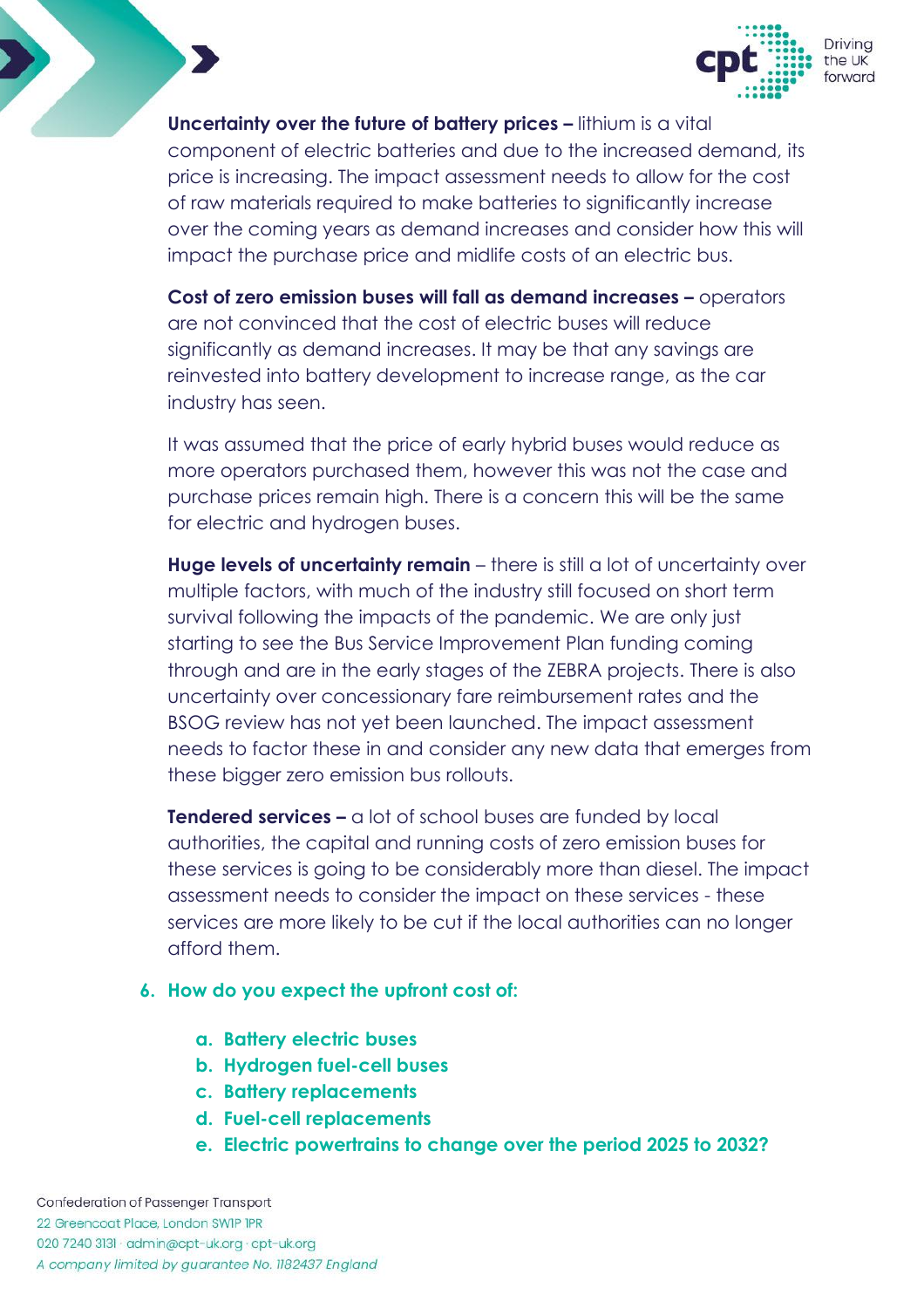

### **Please provide, or cite, any evidence you may have, or which informed your understanding.**

Zero emission buses are significantly more expensive than their diesel counterparts. There is an expectation that increased supplier competition and mass production could potentially reduce the purchase price however experience from the electric car market suggests that this may not be the case. However, volume discounts on key components for both electric and hydrogen fuel cell vehicles can be applied which could bring down the purchase price per vehicle.

**Battery replacement** – the cost of the battery is the key differential and this cost has not changed.

## **7. In the absence of any policy/regulation, what would you expect the uptake of zero emission buses to be over the period 2025 to 2032?**

The bus sector is committed to transitioning towards zero emission, and many operators have company policies that drive the transition to zero emission buses. However, there currently is not a business case for electric buses and this transition is going to be financially and logistically challenging for all operators without continued support.

There is still a lot of uncertainty over the new zero emission technology which means industry are still being cautious. Government needs to lead the industry by setting out a clear pathway that gives certainty over future support and brings together all stakeholders. Manufacturers need the certainty to know they can sell their buses, infrastructure providers need to know where infrastructure and capacity upgrades are needed and bus operators need the certainty that they can continue to deliver their services efficiently.

# **8. Do you believe that changes proposed through** *Ofgem's Access and Forward Looking Charges Significant Code Review: Consultation* **will contribute to reducing the cost of obtaining sufficiently large electrical connections at bus depots?**

Yes, we do believe the proposed changes in Ofgem's report will go some way to improving the process and reducing the significant costs involved for operators needing to increase the electric supply to their depots.

The proposal to spread the costs of network reinforcement between all users will reduce the uncertainty of the costs involved to reinforce the<br>confederation of Passenger Transport 22 Greencoat Place, London SWIP IPR 020 7240 3131 · admin@cpt-uk.org · cpt-uk.org A company limited by guarantee No. 1182437 England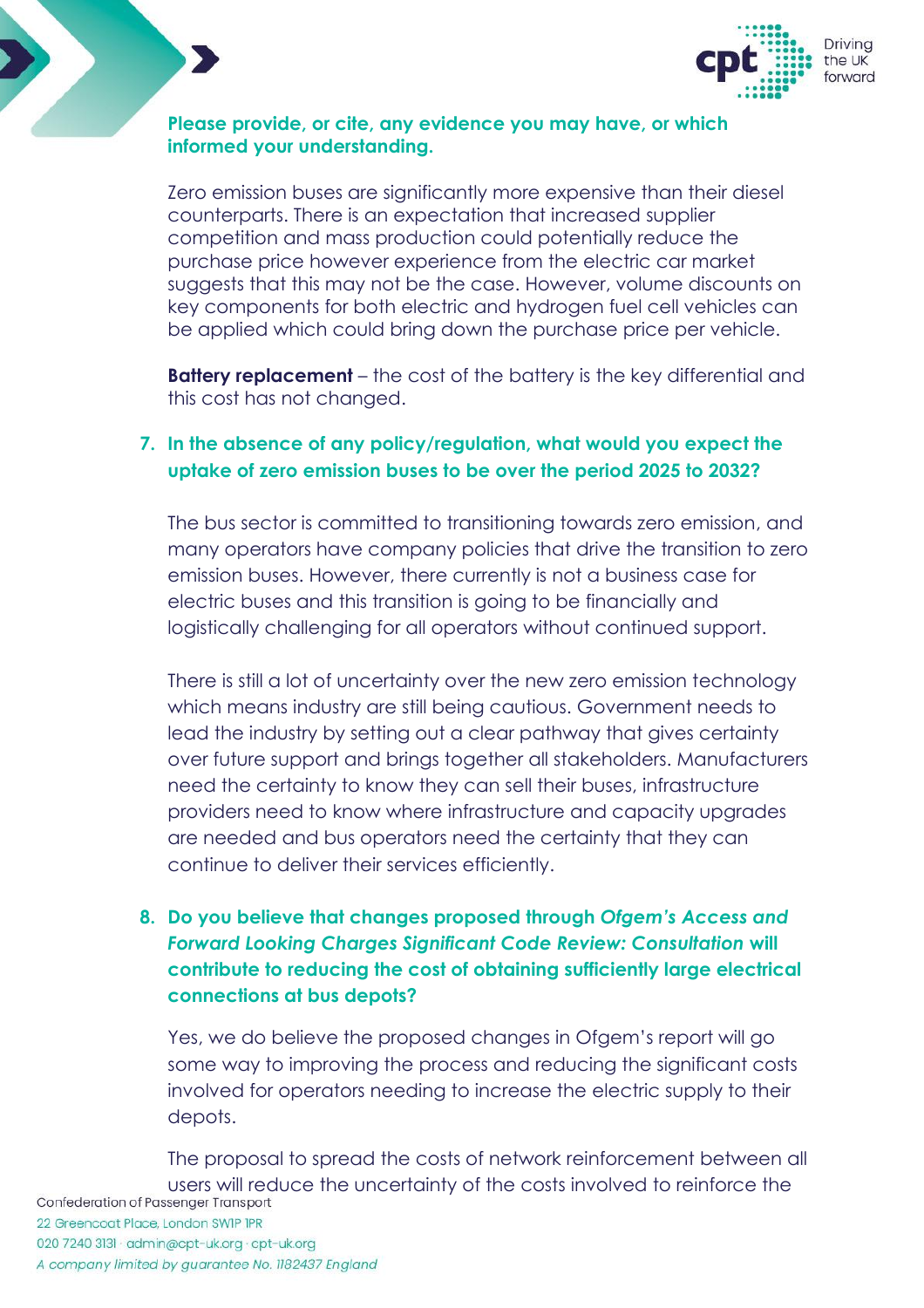

network and will enable operators to plan their investment more efficiently.

Currently bus operators pay for their connection capacity across a 24 hour period, however zero emission buses typically require significant capacity for recharging between 11pm-5am. Enabling time profiled access choices could reduce operators' connections costs, enabling them to only pay for the increased capacity when required.

The costs of reinforcing the local distribution network are significant and unpredictable, we therefore support the proposal to reduce the overall connection charge for those connecting to the distribution network and offer a standardised option for larger network users.

# **9. Do you have any evidence to indicate that additional zero emission buses might be needed on routes, given current and expected technological developments, and if so to what extent?**

Currently, bus operators allocate each bus in their fleet a set of routes to be delivered each day, with buses returning to depot overnight to refuel ready for the next day. This enables them to deliver their services as efficiently as possible with little scope for buses to be out of action for long periods of time.

The battery range of fully electric buses that are currently available do not provide sufficient range for bus operators to continue delivering their routes in this way and would require buses to recharge during the day. It takes 6 hours to recharge an electric bus which is significantly longer than the time needed to refuel a diesel bus, typically under 10 minutes.

The range delivered is also affected by other external factors; driving in stop start traffic and colder temperatures can reduce the level of range achieved.

Operators would therefore require additional buses to enable them to continue to operate the same level of services whilst some vehicles returned to depot to recharge. We estimate that between 5-15% of charging spares would be required but this will vary between urban, interurban and rural routes.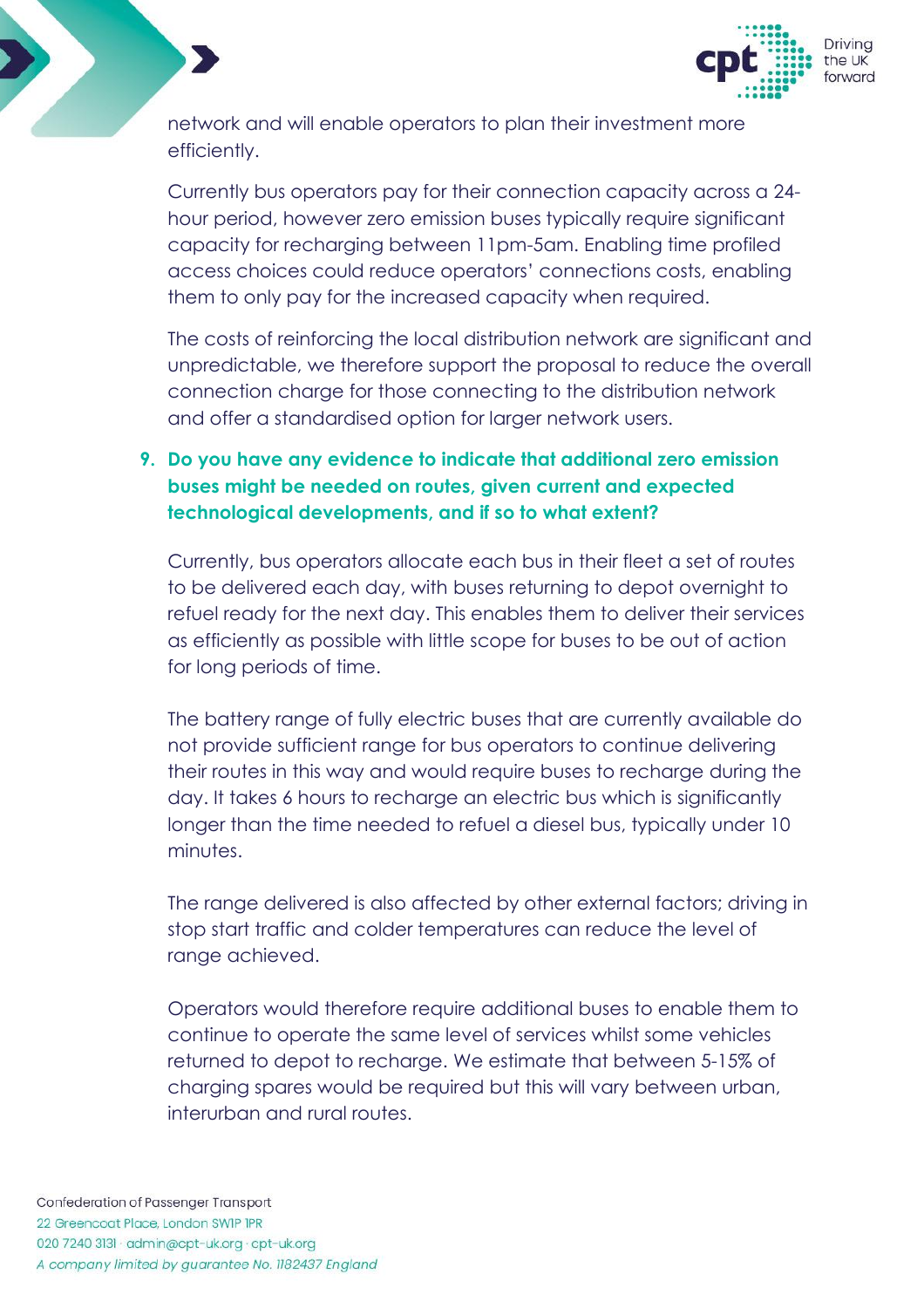



Whilst we anticipate there will be improvements in battery technology over the next 5 years which will yield some increase in range, this is only expected to be incremental. We anticipate the sector is 10 years away from significant improvements in technology that will deliver a substantial improvement capable of delivering the same 350 miles range as a diesel bus.

# **10.Do you have views/evidence on any potential impact that investment in zero emission buses over the period 2025-2032 might have on patronage and fares?**

Research carried out by Stagecoach<sup>1</sup> found that the transition to zero emission buses could significantly increase patronage. If fare prices, frequency and reliability of services remained the same, between 1.03m and 1.7m non bus users said they would be more likely to travel by bus if their usual diesel bus was replaced by a zero emission bus.

# **11.Providing any evidence, how would you expect zero emission and conventional powertrain purchases to vary in the years prior to the implementation of the end of sales date?**

Operators will continue to purchase zero emission buses where possible. Whilst they are more expensive, they recognise that it is the right thing to do and remain committed to transitioning their fleet to newer, greener vehicles. There may be some niche services that would still require a diesel vehicle however most larger operators will be able to manage with their existing fleet where required and do not anticipate needing to purchase a new diesel bus. There may be some contracts where this will not be possible due to fleet age requirements specified in the contract, but operators anticipate being able to purchase a secondhand diesel bus where required for these services.

However, for SME and rural operators where the economics of buying a new zero emission bus do not stack up, continuing to purchase diesel buses may be their only option. We therefore anticipate these operators will continue purchasing diesel buses until they are no longer able to, and for there to be a period directly afterwards where no new buses are purchased. Operators will continue to operate their existing vehicles until the price of zero emission buses reduces and becomes more affordable. There could also be purchases of secondhand hybrid

<sup>1</sup> Road Map to Zero, Stagecoach March 2022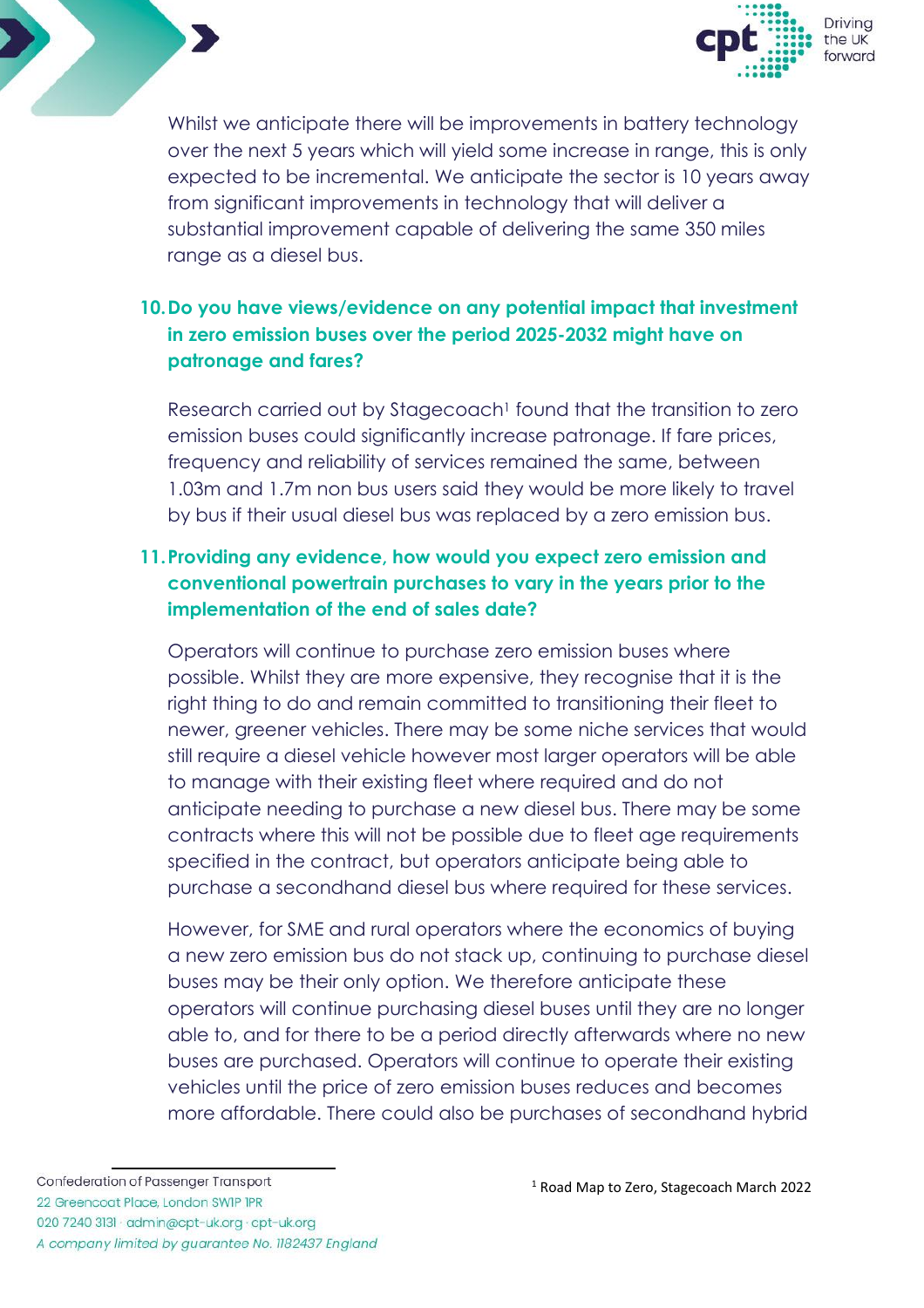

buses until the required refuelling and recharging infrastructure to support zero emission buses is in place in more rural, remote areas.

There are four things that need to be in place prior to the end of sale date for diesel buses for there to be a sound business case for operators to purchase zero emission buses.

- **Green BSOG** needs to continue and the rate increased to at least 26p per km. Whilst the recent increase is welcome and a step in the right direction, 22p per km is not sufficient with the 75% funding provided via ZEBRA for operators to break even due to the significant increases in the costs of electricity, materials and labour. This rate should also be reviewed regularly to ensure it considers any increases in hydrogen and electricity costs as the demand increases
- The ZEBRA funding has been well received by operators and should continue to support the uptake of zero emission buses and the installation of recharging infrastructure. However, a more **predictable, longer term funding solution** is needed to transition away from the need to bid for funding and provide certainty over the amount of funding available and how it will be allocated.
- There needs to be a process in place for **encouraging more passengers on board** and to continue growing passenger numbers to develop a sustainable business model

If a legally binding end of sale date is too early it risks operators backloading the deployment of zero emission buses, with operators all trying to purchase zero emission buses and install infrastructure at the same time and causing capacity challenges for manufacturers and Destination Network Operators. This will not develop the sustainable supply chain required for the successful roll out of zero emission buses.

## **12.How might you expect the end of sales to effect bus sector and related exports?**

We have a flourishing diesel export market but this is based on a strong domestic order book. If this is removed too quickly, it could diminish out ability to export buses.

Assurances would need to be given to British Manufacturers who still produce diesel buses for the international market. Many developing countries are working towards a Euro VI fleet, and there is currently no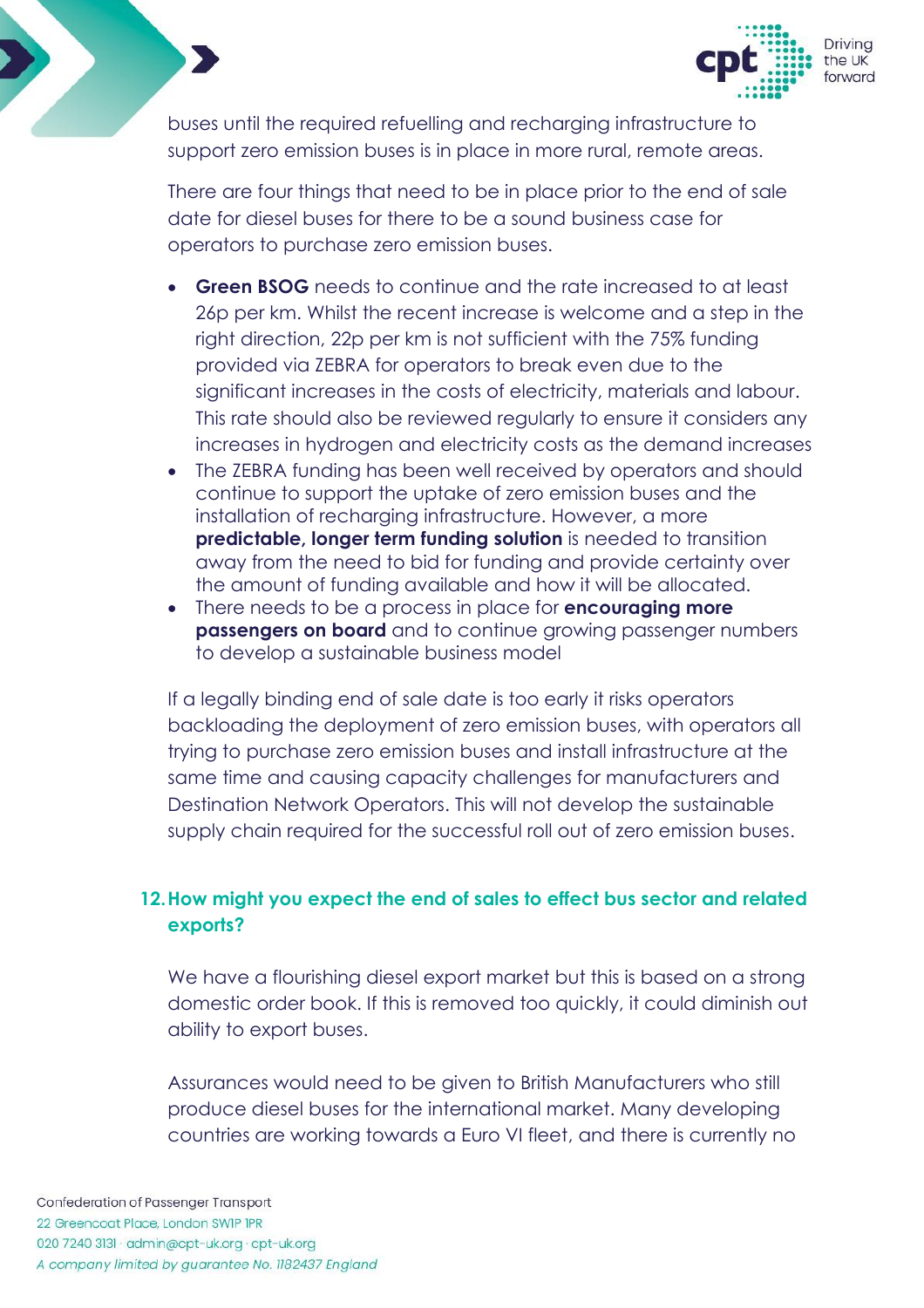



Zero Emission market. It is important that these opportunities are protected<sup>2</sup>.

## **13.Providing evidence, if possible, what do you understand the operating lifespan of the following types of vehicles to be?**

- **a. Diesel buses**
- **b. Battery electric buses**
- **c. Hydrogen fuel cell buses**

**Diesel buses** are typically operated between 12-15 years, before they are cascaded down through the fleet to carry out shorter, more urban routes like home to school or are sold on to smaller operators. These buses are then operated for an additional 5-10 years, making the total life of a diesel bus anywhere between 20-25 years.

**Battery electric buses** are expected to operate for 7-8 years before the battery needs to be replaced and then can continue to operate for an additional 7-8 years, meaning an electric vehicle with the midlife battery change can achieve a similar life to that of a diesel bus.

However, once the second battery is degraded at the end of the 16 years, the body work of the vehicle will be coming to the end of its life and the vehicle would need to be withdrawn from service. We do not expect electric buses to cascade through the fleet in the same way as diesel buses, as it would be difficult for a smaller bus operator to justify. Currently, it does not make economic sense to purchase a secondhand electric bus, invest in a replacement battery and the required recharging infrastructure for a bus that will only be used to run school services.

**Hydrogen** manufacturers have confirmed these vehicles should deliver an operational life of 21 years, with some finance providers offering a 15 year warranty to operators who want to lease the vehicles, however there is a concern from operators that the life of these vehicles will be closer to 12. There is a significant risk of obsolescence due to the increase in demand for hydrogen from other sectors looking to decarbonise driving the up price of hydrogen fuel to the point where vehicles are no longer sustainable to run. We are aware that fuel cell technology is continuing to develop and the performance of these new buses may be significantly improved in 5 years' time, which has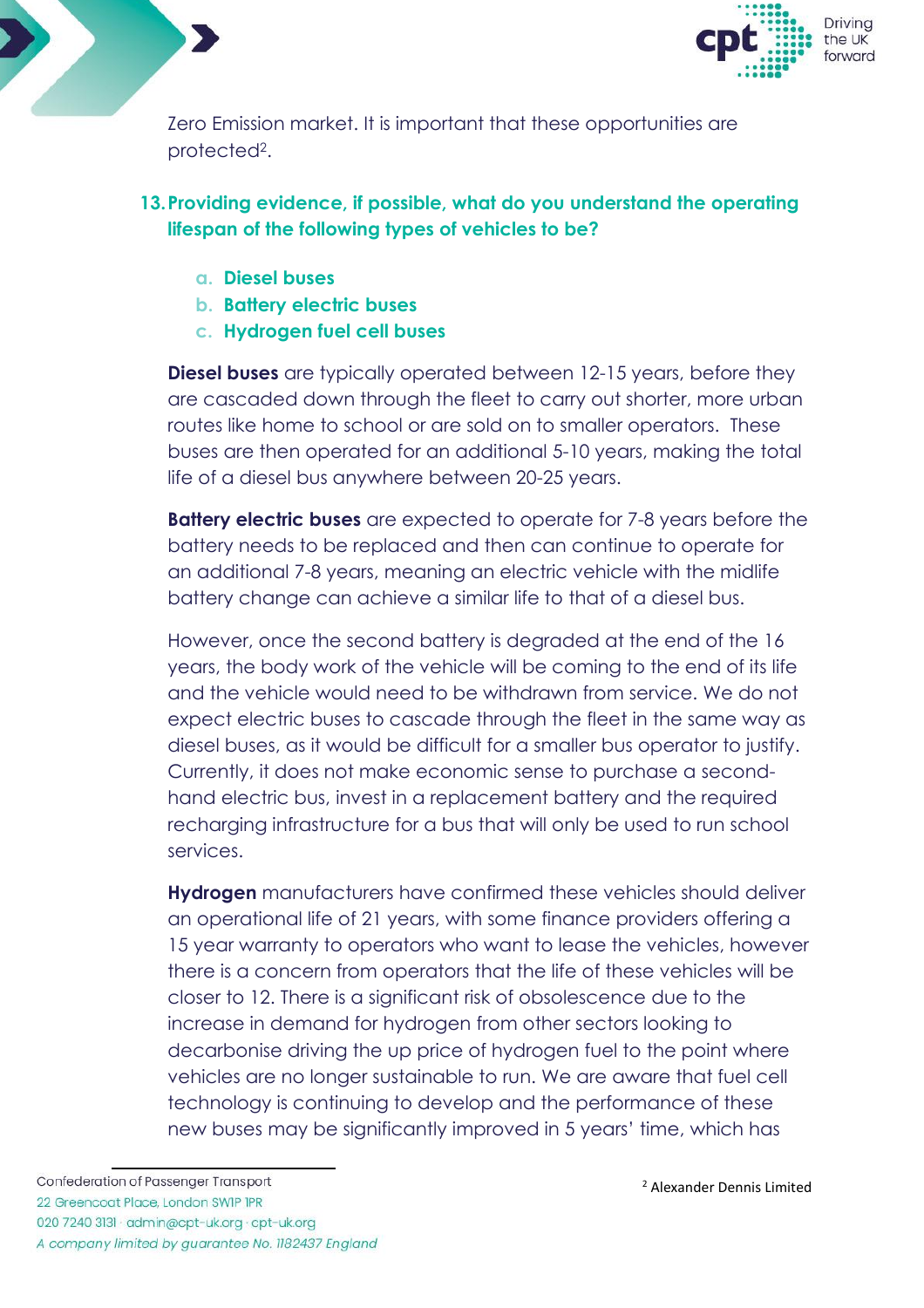

the potential to further increase the risk of obsolescence, which would leave operators with stranded, expensive assets that are no longer fit for purpose.

**Retrofitting** may be an option for many operators who find themselves with stranded assets and could provide an option for operators who are unable to invest in newer buses to reduce the emissions of their existing fleet.

# **14.Please explain your understanding, providing evidence where appropriate, of the costs and barriers relating to the provision of infrastructure for zero emission buses (both hydrogen and battery electric).**

The cost of installing electric refuelling infrastructure at a depot is estimated at around £29,000 per bus, this will be dependent on the number of electric vehicles and the location of the depot. We cover the existing barriers to installing the required electric recharging in our response to question 5.

The cost of installing a hydrogen refuelling station is not a fixed cost and is dependent on the size and technology required- gaseous or liquid. We are also aware that there are other changes that are required at depot, including installation of trickle power points for the fuel cell heaters, ventilation systems to the work bay, hydrogen detection system, emergency hose connections and changes to sockets and lights in the work bay to ensure they are ATEX compliant. These modifications including fees, reviews and updating the DSEAR Risk Assessment total circa £432,000.

## **15.What impact might the proposed policy have on different population demographics and social groups, particularly those with defined protected characteristics under the Equality Act 2010?**

The policy will have the most detrimental impact on services provided to passengers living in rural, more remote areas as these routes are significantly more difficult to electrify which could place services at risk if legal vehicle requirements cannot be met in future.

Rural buses travel longer distances, travel across hilly terrain and their depots are in more remote areas which poses additional challenges for grid connections and infrastructure. This coupled with the constraints of battery range will mean that many services may no longer be feasible.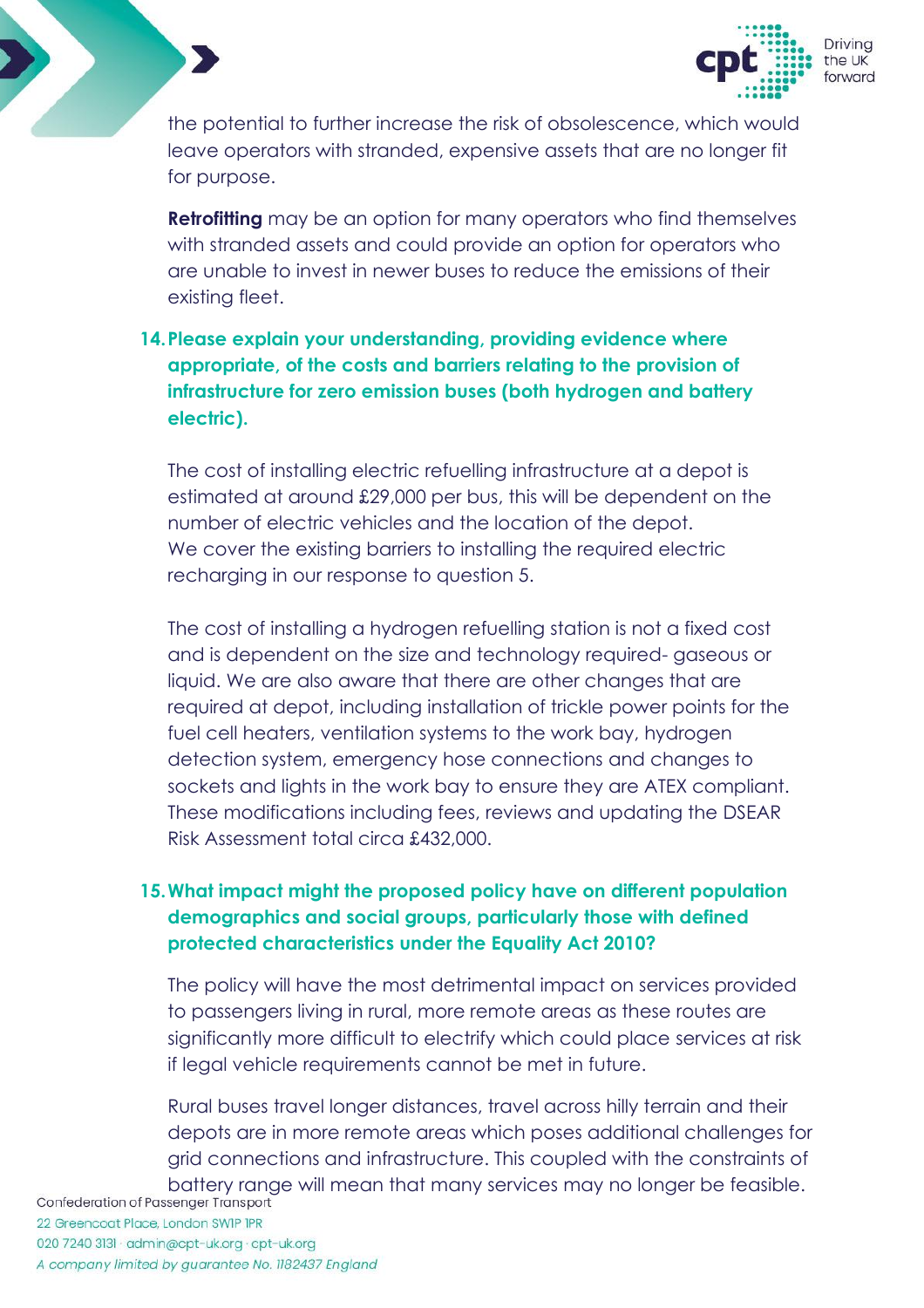

We are aware that a greater mileage can be achieved with hydrogen buses, however before these are a viable solution for rural operations more time is needed to resolve the challenges around the required infrastructure and the higher upfront vehicle costs.

# **16.Please outline your understanding, providing evidence, if possible, of the future apportioning of the bus fleet between hydrogen fuel cell and battery electric buses.**

We anticipate that there will be a mixture of solutions, but most bus operators will opt for electric over hydrogen. Hydrogen is less energy efficient than electric and fuelling a hydrogen bus is currently 20% more expensive than electric. There is the additional concern over how hydrogen is generated and it is not always easy to determine. Hydrogen can be, and often is, generated from fossil fuels and transported on tankers. For hydrogen to be a sustainable option, we need to achieve a green generation and a direct connection into the refuel network.

It is unlikely than an operator will operate both hydrogen and electric vehicles from the same garage due to the high cost of installing infrastructure and space limitations. However, there may be some operators who make the decision across the company to opt for hydrogen for their more rural, remote services as hydrogen delivers a higher range and could lend itself to the routes that will be harder to electrify.

# **17.Do you believe that ending the sale of new, non-zero emission buses might cause operators to stretch the operational life of existing nonzero emission buses? If yes, please outline the extent to which you believe this might occur.**

For some operators, stretching out the operational life of their existing non-zero emission buses may be the only option available to them whilst they wait for a zero emission solution that is viable for their operations.

The range achieved by an electric bus is currently not sufficient for rural and interurban bus services which typically travel longer distances than urban services. There are additional challenges for bus depots located in more remote areas in receiving sufficient grid capacity.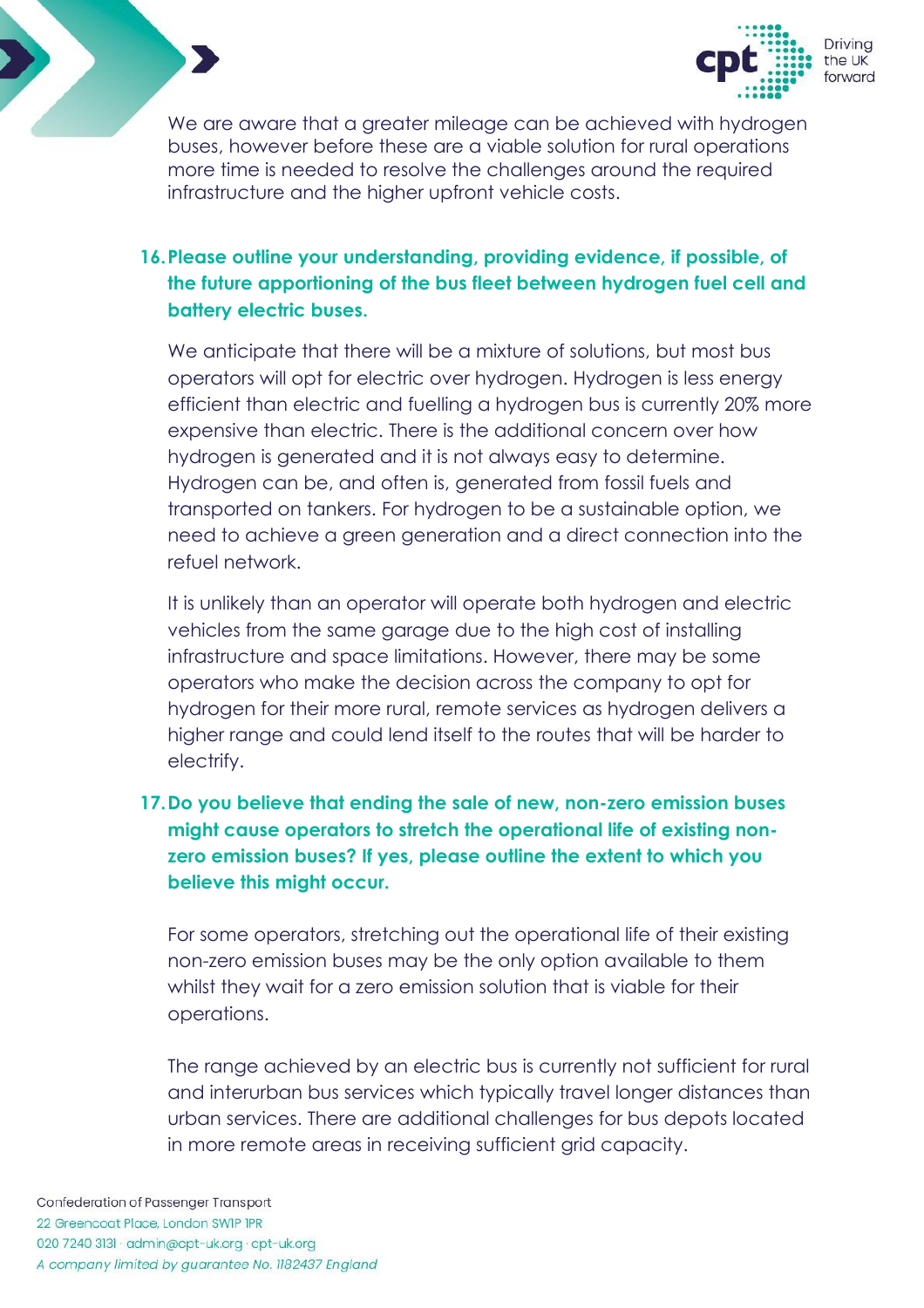

For these services, we would expect operators to continue to run their diesel buses for as long as they could to ensure they can continue to deliver services to their passengers.

Additionally, an end of sale date could affect the resale value of a diesel bus, if an operator purchased a vehicle in 2025, and the end of sale date was set at 2030, when the operator comes to replace their vehicle the outgoing diesels value would have significantly reduced. This could mean that operators stick with their diesel vehicles, which would increase the average age of the fleet, or are forced to right off a significant amount of money and a vehicle, which many will not be able to afford to do.

## **18.In relation to powertrains, how do you expect purchasing decisions to vary in the period preceding any end of sales?**

Please refer to our response to question 10.

# **19.Please outline your understanding of the need, and costs relating to mid-life component replacements for battery electric and hydrogen fuel cell buses.**

Electric vehicles are expected to run for between 7-8 years before the battery will need to be replaced. The cost of the replacement is around £100,000 - £150,000 depending on whether the vehicle is single or double deck.

Additionally, there may be strict warranty conditions within the contract which can significantly increase the cost of ownership. In the fourth and twelfth years of operation, the vehicle battery must undergo a comprehensive maintenance check.

The components of an electric vehicle are also significantly more expensive than diesel parts which further increases the maintenance costs.

Hydrogen is more difficult to estimate the mid-life costs as it is a less proven technology, and still very new. However hydrogen vehicles do have a battery and our expectation is that this also would need to be replaced midlife. We are aware that extended warranties on the batteries and fuel cells can offer some certainty to operators where they are provided.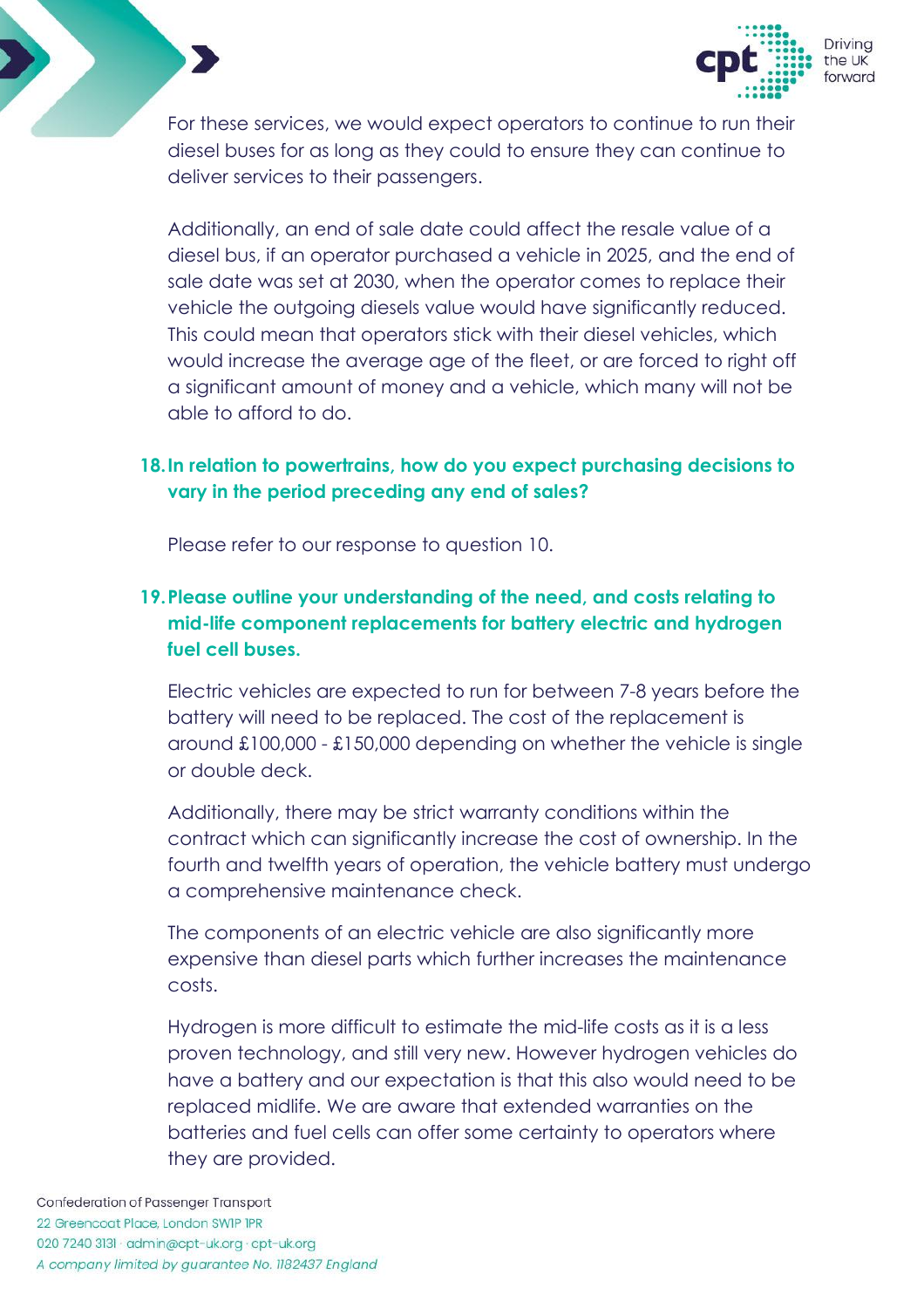

It is worth mentioning that both are new technologies and are still in their infancy. No operator has long term experience with running these vehicles so it is unclear as to when each component will need replacing and how much this is likely to cost.

# **20.Based on the Impact Assessment, what payback time, in years, would be economical for battery electric technology to be utilised in a given bus fleet?**

Currently, battery electric vehicles do not payback over their anticipated life of 15-16 years. For them to pay back, operators would need to continue to operate battery electric vehicles beyond their usual life, provided the battery was still functioning. This is why government support is vital to the business case, the support makes the payback deliverable.

# **21.Based on the Impact Assessment, what payback time, in years, would be economical for hydrogen fuel cell electric technology to be utilised in a given bus fleet?**

Like electric buses, operators do not expect hydrogen buses to payback over their anticipated life of 12 years, the vehicles are expensive and operators are concerned over the significant cost of hydrogen fuel.

#### **22.Any other comments?**

**Infrastructure and grid connectivity** – It is essential that the end of sale date allows enough time for bus operators to ensure they have the required recharging infrastructure installed and a connection that delivers sufficient electricity.

Operators are reporting significant delays in their requests for increased supply due to Distribution Network Operators connecting other businesses and organisations that are perceived as a higher priority. It is vital that bus operators are recognised as a high priority group, especially if the end of sale date is nearer to 2025, and that these decisions are being made strategically.

**Depot Ownership** – Some operators park their buses in small yards and outstandings overnight which they do not own and would therefore be unable to install the required recharging infrastructure. The need to